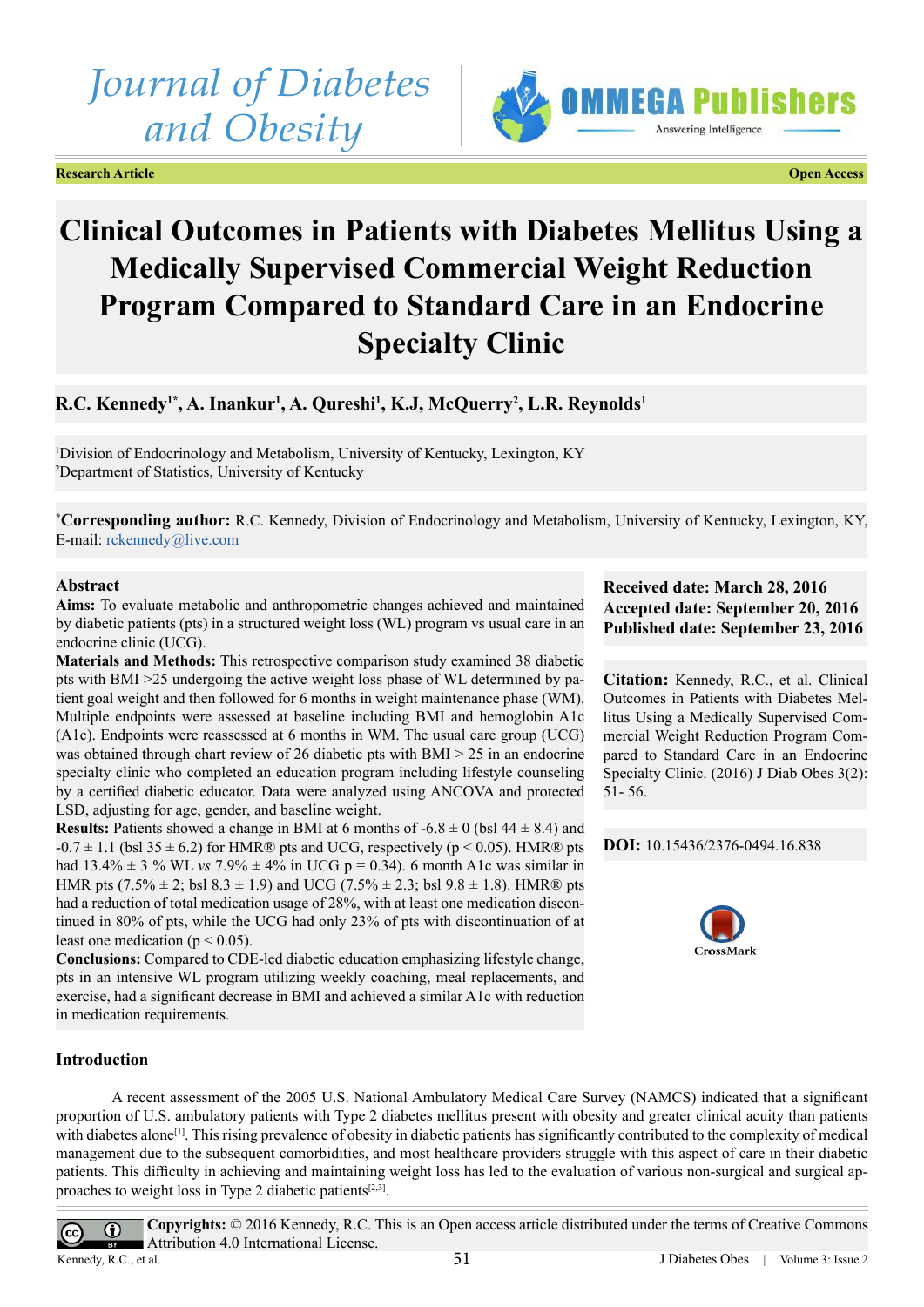Diabetes Mellitus in an Endocrine Specialty Clinic



According to the American Diabetes Association's (ADA's) 2015 consensus guidelines, there is sufficient evidence to support weight loss for all overweight or obese individuals who have or are at risk for Type 2 diabetes as modest weight loss has been shown to reduce insulin resistance and usually results in improved glycemic control. The ADA guidelines suggest that non-surgical approaches to weight loss including a variety of differently composed macronutrient diets which promote energy-restricted eating patterns, combined with physical activity and behavior modification, may be effective in achieving clinically significant weight loss. They further promote that intensive lifestyle programs with frequent follow up are often required to achieve significant reductions excess weight[\[4\].](#page-4-2)

Less clear are the associated health risks of obesity in patients with Type 1 diabetes. Although both the UK Prospective Diabetes Study (UKPDS) and Diabetes Control and Complications Trial (DCCT) interventions proved an overall reduction in cardiovascular risk, the subset of Type 1 diabetic patients with the highest quartile of weight gain had associated worsening of cardiovascular risk factors suggesting the potential harm of obe-sity in Type 1 diabetes patients<sup>[\[5\]](#page-4-3)</sup>. Further, given that these patients tend to have greater insulin sensitivity then type 2 diabetic patients, caloric reduction in this group can be more difficult to implement without increased hypoglycemia. There have been no studies to our knowledge assessing nonsurgical weight loss interventions in patients with Type 1 diabetes and the associated benefits of weight loss in this group.

Obesity, in populations with and without diabetes, has been associated with increased cardiovascular morbidity and mortality<sup>[\[6\]](#page-4-4)</sup>. Modest weight loss  $(5 - 10 \text{ kg})$  is shown to reduce cardiovascular risk factors including impaired glucose tolerance, total cholesterol and LDL cholesterol levels<sup>[7,8]</sup>. In bariatric surgery patients, greater degrees of sustained weight loss (10 - 40 kg) are associated with risk factor improvement over 10 years. A reduction in cardiovascular events after bariatric surgery, however, is not always correlated with weight loss. This lack of correlation between weight loss and cardiovascular events suggests the need to explore weight loss independent of effects of bariatric surger[y\[9\]](#page-4-6). Toward this end, patients in commercial weight reduction programs provide a unique opportunity to study the metabolic effects of substantial weight loss without the potential confounding of bariatric surgery.

Based on the recommendations by the ADA, we intended to evaluate the efficacy of a highly structured weight loss program in diabetic patients compared to standard outpatient management of weight loss in similar patients. Our current outpatient strategy for assisting patients with weight loss includes counseling and informative literature from diabetic educators and physicians regarding diet and exercise during routine office visits. Health Management Resources (HMR) is a commercial weight reduction program, described best in U.S. News And World report<sup>[\[10\]](#page-4-7)</sup>, affiliated with University of Kentucky in which patients receive structured weight loss plans consisting of low-calorie meal replacements, physical activity recommendations, and weekly behavioral modification education classes with medical supervision of complex patients such as those with diabetes through attainment of goal weight(Phase I). This is followed by a recommended minimum of 18 months of maintenance behavioral modification classes with continued supplemental low calorie meal replacements (Phase II). The purpose

of this study was to evaluate the metabolic and anthropometric changes achieved and maintained using the HMR program versus usual care, including lifestyle counseling by certified diabetes educators, in the University of Kentucky Endocrine Specialty Clinic, for obese patients with type 1 or 2 diabetes.

## **Materials and Methods**

This was a retrospective comparison study assessing for weight loss, glycemic control, metabolic changes, anthropometric changes, and maintenance of weight loss in patients with diabetes participating in a highly structured weight loss program versus a standard, usual care outpatient approach. Patients for this study were recruited from those existing patients followed in the HMR program affiliated with the University of Kentucky<sup>[\[10\]](#page-4-7)</sup>. The usual care group consisted of diabetic patients treated for weight loss as part of their routine care at the Endocrine Specialty Clinic, University of Kentucky, who received lifestyle education in a AADE certified education program led by a certified diabetes educator (CDE). Patients were recruited from October 5, 2010 to March 4, 2013.

HMR patients recruited to participate in the study were at least 18 years of age; had an established diagnosis of Type 1 or Type 2 diabetes; had completed at least 12 weeks of PHASE I to obtain predetermined weight loss goal before entering PHASE II; and had a baseline  $BMI > 25$ . After obtaining informed consent, study patients' medical charts were accessed for: 1) Phase 1 Pre-program labs (Hemoglobin A1c, complete metabolic panel (CMP), and lipid panel), anthropometric data, blood pressure and medical history; as well as medication list 2) In PHASE II (maintenance) peripheral blood samples evaluating for hgb A1c, lipid profile, and complete metabolic panel were than drawn at 6 months with reassessment of anthropometric data and medication list. Throughout study, patients maintained weekly meetings with reinforcement of exercise and dietary recommendations, and continued use of meal replacements as desired.

The usual care group of subjects, who had initiation of lifestyle education by a certified diabetes educator, was randomly selected for chart review. Patients were at least 18 years of age, had an established diagnosis of either Type 1 or Type 2 diabetes, and were overweight or obese based on body mass index. Study patients' medical charts were accessed for medical history, baseline anthropometric characteristics, blood pressure, medication list, and baseline labs at their first visit to the Endocrine Clinic in the Kentucky Clinic. Medical charts were than further assessed for data at 6 months after their initial visit for changes in anthropometric characteristics, blood pressure, hemoglobin A1C, and medications.

HMR patients' pre-program laboratory data was assessed through review of the patient medical chart. All labs drawn during or prior to PHASE I, were under the supervision of the HMR staff or the patient's primary care provider. Additional peripheral blood samples were obtained using standard phlebotomy techniques by designated research staff 6 months after initiation of PHASE II at the Lexington, KY HMR office. The amount of blood drawn at each visit was approximately 20 milliliters. Anthropometric data was collected at each follow up appointment.

Insulin cost analysis was calculated from prescribed insulin units for a 30 day period, with monetary values based on information from Drugs.com on October 2, 2014. Based on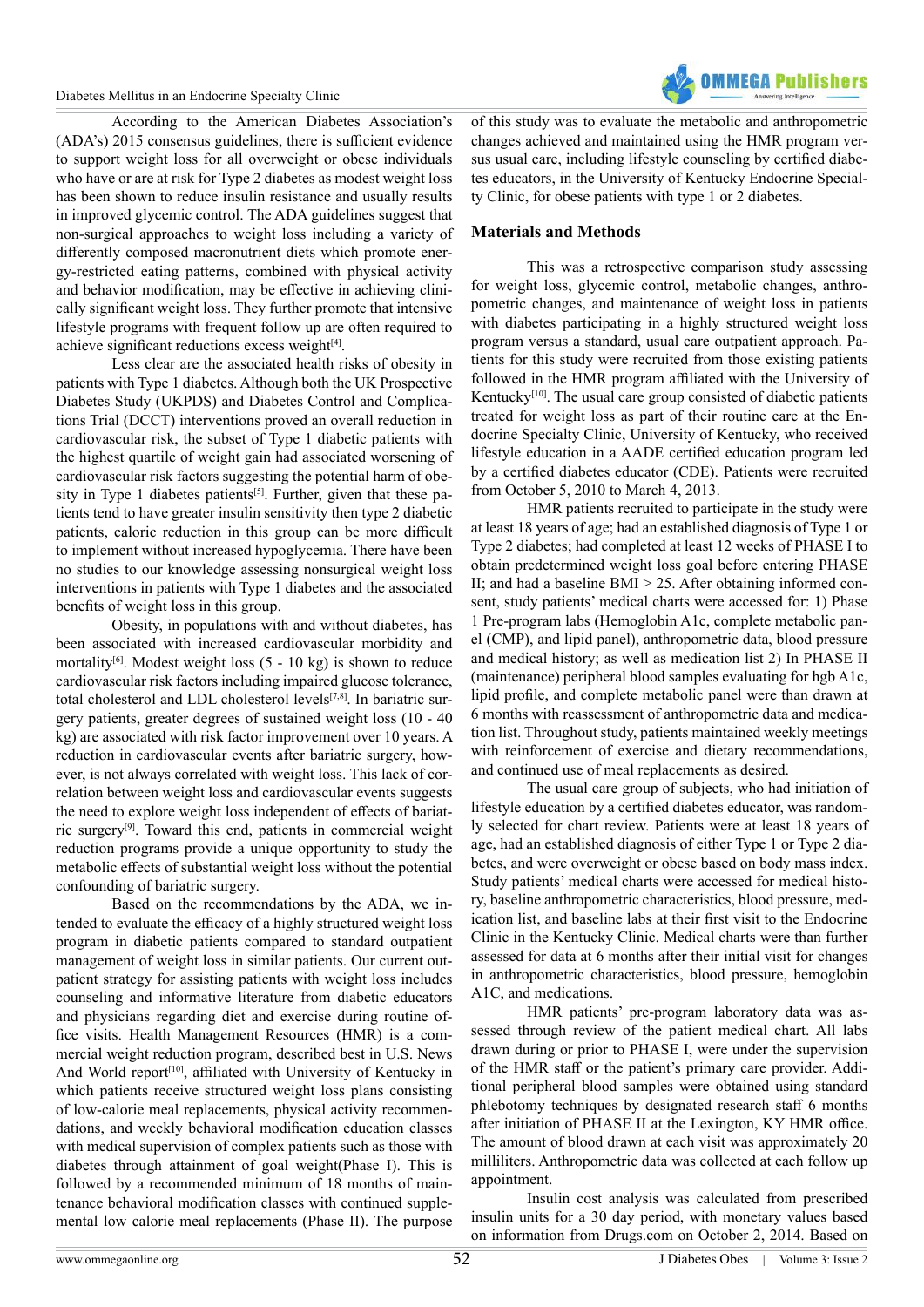

that information, approximation of cost for analog insulin was 200.00 dollars per 10 milliliter vial; Regular and NPH insulin was 25.00 dollars per 10 milliliter vial; and U-500 insulin was 1200.00 dollars per 20 milliliter vial.

## **Statistical analysis**

Data were analyzed using ANCOVA and protected LSD, adjusting for age, gender, and baseline weight to allow for baseline differences in group. All analyses were complete using PROC GLM, SAS 9.4 (SAS Institute Inc., Cary, NC, USA.). Results are expressed as least squares means ± standard error.

## **Results**

## **Subjects and baseline characteristics**

A total of 38 diabetic patients in the HMR program were enrolled in the trial. Overall, 23 % ( $n = 9$ ) of the participants were lost to follow up without reported adverse effects. Only 2 patients in each group were classified as Type 1 diabetics and so further effort to separate them in analysis was not made. A retrospective chart review was performed consisting of 26 randomly selected diabetic patients who underwent weekly lifestyle education classes for weight loss by a certified Diabetic educator (control group), as part of their routine care at the Endocrine Clinic at the University of Kentucky. Of the HMR patients, 34 % of the patients who completed the study were on insulin at baseline (n = 10) compared to 73% of the control group (n = 19). Weight, BMI, Hemoglobin a1c, and medication list including insulin use was assessed for patients prior to initiation of care at the clinic, as well as 6 and 12 months after participation in classes had begun.

Baseline characteristics between the two groups including age, gender, anthropometry, duration of diabetes, and hemoglobin A1C are demonstrated in Table 1. Significant differences were noted between the 2 groups including a higher baseline age, weight, BMI, duration of diabetes, as well as a lower HbA1c in the HMR group compared to the Control group.

#### **Table 1:**

|                                  | <b>HRM</b>        | Control              |
|----------------------------------|-------------------|----------------------|
| Age                              | 58 ( $\pm 2.0$ )  | 50 ( $\pm$ 2.1)      |
| <b>Duration of Diabetes Year</b> | $14 (+ 10.4)$     | $11.94 \ (\pm 10.0)$ |
| Mean weight lbs                  | 298 ( $\pm$ 10.6) | 223 ( $\pm$ 6.3)     |
| BMI                              | 44 ( $\pm$ 1.5)   | $35 (+ 1.0)$         |
| A1C                              | $8.3~(\pm 0.3)$   | 9.8 ( $\pm$ 0.3)     |
| Female                           | 8                 | 12                   |
| Male                             | 21                | 14                   |

### **Data comparison from intervention period**

Evaluation of the HMR Group from initiation of HMR program to 6 months post maintenance was compared to the control group. Examination of anthropometric measurements showed that the HMR group was noted to have a decrease in BMI of  $6.82 \pm 1.00$ . This was statistically significant when compared to the control group who had an average decrease in of  $0.70 \pm 1.12$  (p < 0.05) over the 6 month period of evaluation (Figure 1). Although not statistically significant, this corresponded to a  $13.4\% \pm 3\%$  percent weight loss on average in the HMR group versus only 7.9%  $\pm$  4% in the control Group (p =

0.34) (Figure 2). For HMR participants, mean waist circumference at baseline was 55 inches and after 6 months, this decreased to 47 inches. Waist circumference measurements were not routinely performed in the endocrine specialty clinic and were not available on chart review of the usual care group.



**Figure 1:** HMR participants decreased BMI  $6.82 \pm 1.00$  on average from baseline to 6 months; the control group decrease was  $0.70 \pm 1.12$  $(p < 0.05)$ .



**Figure 2:** Mean weight loss was  $13.4\% \pm 3\%$  percent in HMR group weight loss on average versus only  $7.9\% \pm 4\%$  in control (p = 0.34)

Evaluation of change in hemoglobin A1C from baseline to the end of the study was evaluated revealed that both groups demonstrated a significant decrease with end average A1C being similar at 7.5 %  $\pm$  2.0 in the HMR group and 7.5%  $\pm$  2.3% in the control group. The overall mean A1C decrease in the HMR participants was 0.8 while, the control group was 2.3 over 6 months. When adjusted for age, gender, and bsl weight, the average A1C decreased in the HMR participants was  $0.58 \pm$ 0.38; while, the control group was  $2.31 \pm 0.42$  (p < 0.05) (Figure 3).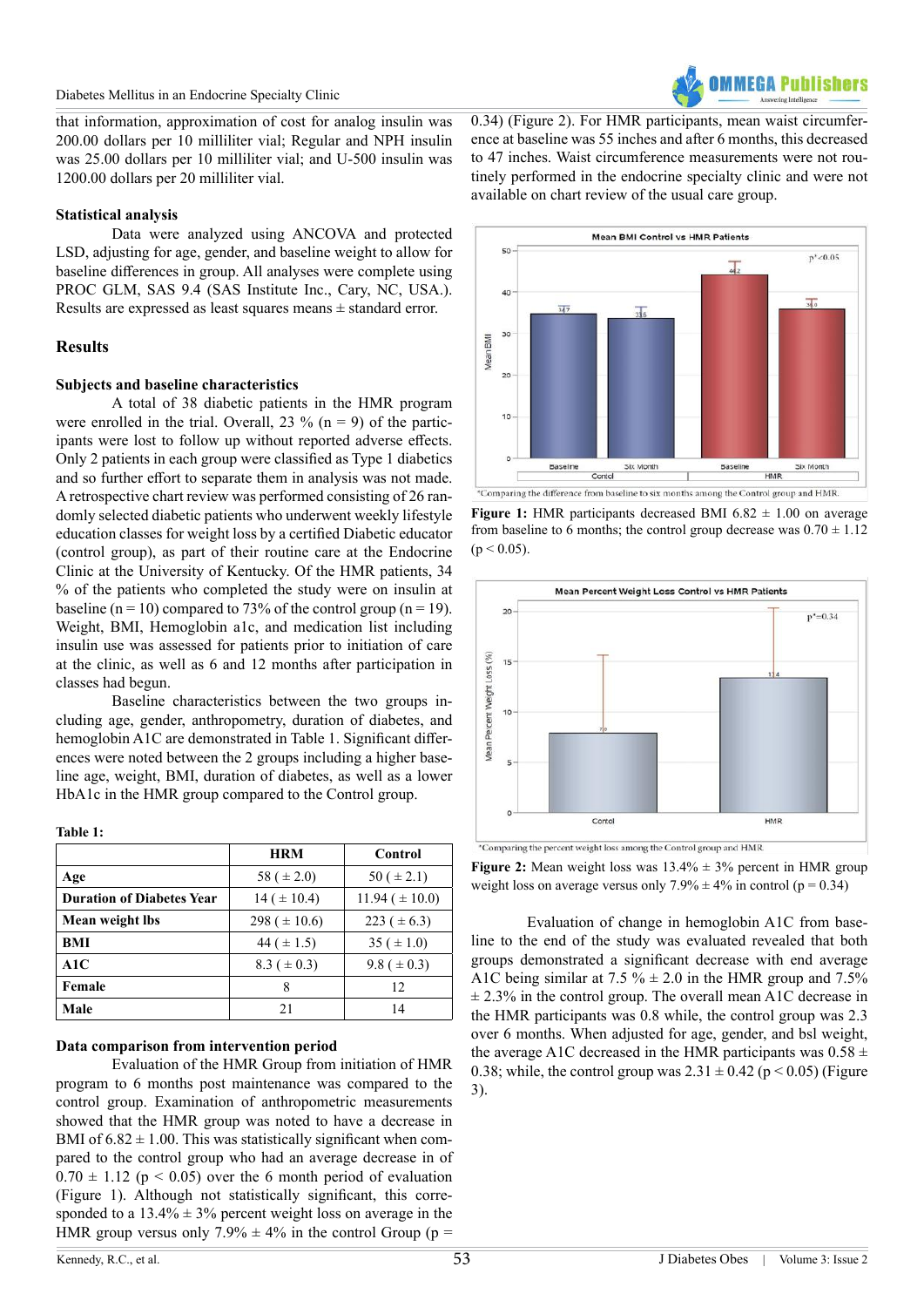#### Diabetes Mellitus in an Endocrine Specialty Clinic



**Figure 3:** The overall mean A1C decrease in the HMR participants was 0.8 while, the control group was 2.3 over 6 months. When adjusted for age , gender, and bsl weight, the average A1C decreased in the HMR participants was  $0.58 \pm 0.38$ ; while, the control group was  $2.31 \pm 0.42$  $(p < 0.05)$ . Hemoglobin a1c achieved at 6 months was similar in HMR pts  $(7.5\% \pm 2.0)$  and Control group  $(7.5\% \pm 2.3)$ .

Comparison of the changes in the participants medication list showed a reduced average number of daily medications needed in the HMR group by a total of two, while the control group had a slight increase over the 6 month period ( $p < 0.05$ ). This equated to reduction of total medication usage of 28% in HMR® pts, with at least one medication discontinued in 80% of pts, while the control had only 23% of pts with discontinuation of at least one medication ( $p < 0.05$ ) (Figure 4).



**Figure 4:** On average, HMR participants reduced the average number of overall medications needed by 2 while the control group had a slight increase over the 6 month period ( $p < 0.05$ ). This equated to reduction of total medication usage of 28% in HMR® pts, with at least one medication discontinued in 80% of pts, while the control had only 23% of pts with discontinuation of at least one medication ( $p < 0.05$ )

Analysis of insulin use demonstrated a decrease in HMR patients of  $32.88 \pm 12.63$  units per day and an increase of  $18.88 \pm 9.16$  units per day in the control group from baseline to 6 month follow up( $p < 0.05$ ) (Figure 5). As expected, the average 30 day cost of insulin from baseline to 6 months for HMR participants decreased  $$197.28 \pm $106.41$ , but the control group increased \$131.91  $\pm$  \$77.20 (p < 0.05) (Figure 6). No significant change was noted from initiation to finish in the two groups baseline lipid profile or metabolic panel.



**MFGA Publis** 

**Figure 5:** Among insulin users in the study (HMR patients  $n = 10$ ; Control n = 19), average daily scheduled insulin use decreased  $32.88 \pm$ 12.63 units in HMR patients and increased  $18.88 \pm 9.16$  (p < 0.05) units in the control group from baseline to 6 month follow up.



Figure 6: As expected, the average 30 day cost of insulin from baseline to 6 months for HMR participants decreased  $$197.28 \pm $106.41$ , but the control group increased  $$131.91 \pm $77.20$  (p < 0.05). 30 day Cost analysis was calculated from scheduled insulin units used based on information from Drugs.com with approximation of analog insulin's at 200\$ per 10ml vial; Regular and NPH insulin at 25\$ per 10ml vial; U-500 insulin at 1200\$ per 20 ml vial.

#### **Discussion**

Evidence for the benefits of weight loss and exercise in individuals with high risk for the development of Type 2 Diabetes has been shown in multiple studie[s\[11-17\]](#page-4-8). This includes the Diabetes Prevention Program, in which those individuals attaining at least 150 minutes of physical activity per week and a loss of seven percent of body weight had a 58 % reduced incidence of T2DM when compared to control group over  $2.8$  years<sup>[11]</sup>. Currently The American Diabetes Association and European Association currently recommend that highly motivated patients with  $A1c < 7.5\%$  at diagnosis, should be given the opportunity to engage in lifestyle changes for 3 to 6 months before embarking on pharmacotherapy<sup>[\[18\]](#page-5-0)</sup>. However, data on the effectiveness in lifestyle interventions in those already diagnosed with T2DM is less robust, but it has been demonstrated that lifestyle intervention with effective weight loss and increased aerobic capacity can lead to increased insulin sensitivity and potential remission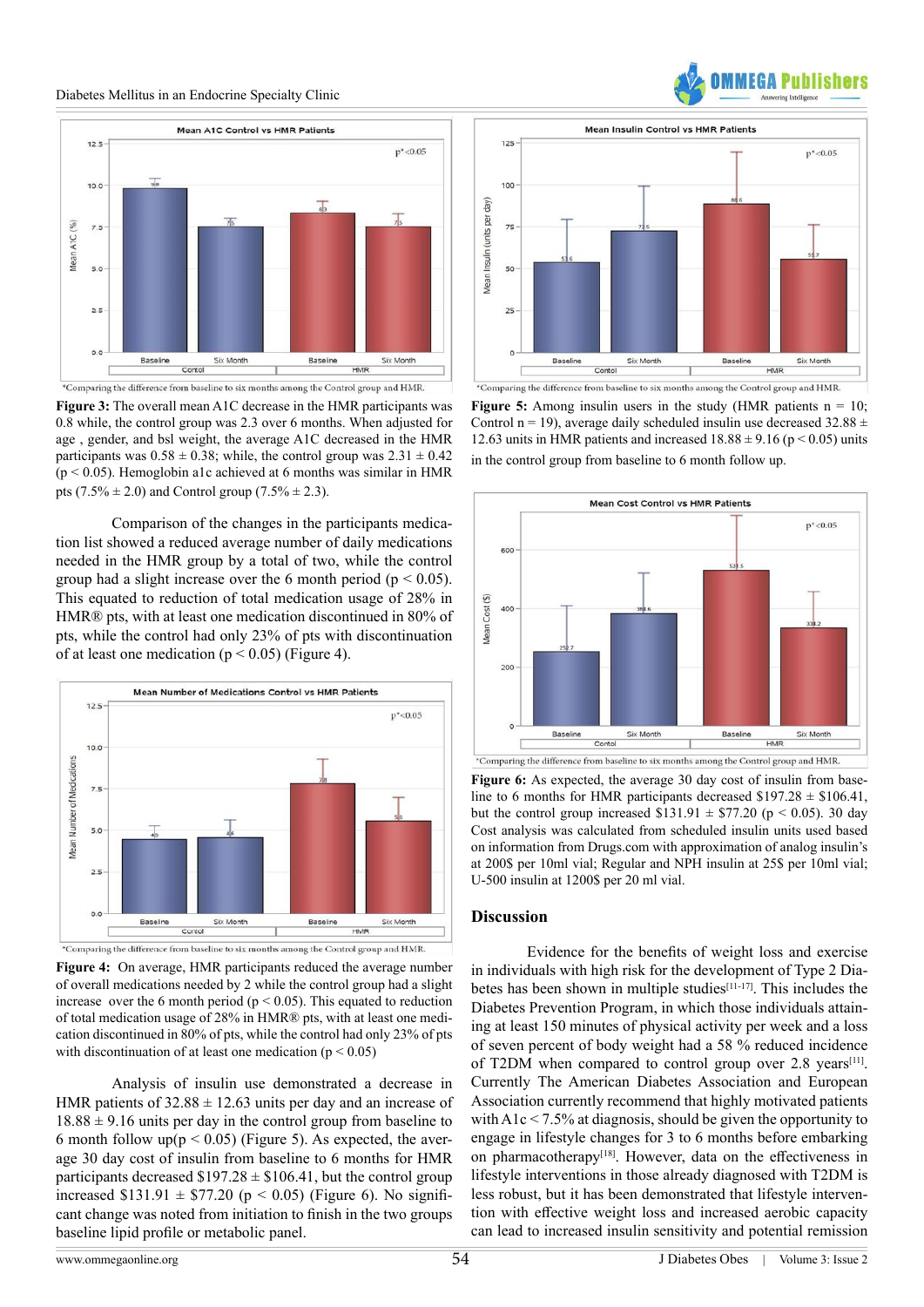

in those recently diagnosed<sup>[19]</sup>. The Look AHEAD trial has additionally been shown to have significant reductions a1c, lipids, and medication burden through implementation of intensive life-style interventions<sup>[\[20\]](#page-5-2)</sup>.

In our study we looked at two groups managed in both a specialty medical practice setting and structured behavioral weight loss program. In regards to absolute weight loss, statistical significance was not different when looking at baseline to endpoint, though the HMR group's BMI reduction was significantly more than that of the control group. While the weight reduction was not impressively different, the effect of the programs on medication usage was significant as we saw an overall reduction in the HMR group versus an increase in the group managed in a traditional endocrine practice. Further analysis of subjects prescribed insulin demonstrated an increase in insulin dosing in the control group as opposed to a decrease insulin dose in the HMR group. This translated to a significant cost savings from baseline in the HMR group with equivalent hgba1c achieved.

Certainly initial glycemic control being worse in the usual care group may have necessitated overall increase in insulin usage within that group. Another contributor to the difference may have been a result of the emphasis of lifestyle and behavioral changes in the structured weight loss program as opposed to pharmacotherapy as seen in traditional medical clinics. While the consequences of hyerinsulinemia remain controversial, there have been multiple studies linking elevated insulin levels to atherosclerosis, Tumor growth, and hypertension<sup>[21-26]</sup>. When looking at exogenous replacement of insulin, a study by S.E. Holden et al., demonstrated a dose dependent relationship of increased all-cause mortality, major cardiovascular events, incidence of hypoglycemia in patients taking > 0.6 units/kg, and incidence of cancer[\[27\]](#page-5-4). Insulin use also contributes to the economic burden of Type 2 DM in the United States, which was noted to be 245 billion dollars in 2012. When compared to 2007, this was estimated to be a 41 % increase<sup>[28]</sup>. To this end, placing patients with chronic medical conditions which correlate to obesity, such as T2DM, in programs which demonstrate the potential to diminish medication burden should be strongly considered in regards to long term morbidity and mortality, as well as diminished economic impact.

Obesity complicated by T2DM is a condition affected by multiple variables and consideration should be given to the management of diet, physical activity, behavioral modification, as well as pharmacotherapy. Structured weight loss programs often provide focus on elements beyond pharmacotherapy which may be difficult to effectively manipulate in a traditional medical practice. Unfortunately, due to a multitude of factors, including insurance coverage and physician time constraints, the majority of patients are not offered nor pursue behavioral weight loss programs as a part of their diabetic treatment plan<sup>[29]</sup>. When compared to hypocaloric balanced diets, structured programs such as HMR consisting of low energy diets, which are diets consisting of < 1200 kcal/day, combined with modest amounts of exercise have been shown to be more effective in both initial weight loss and maintenance over a 5 year follow up period<sup>[30]</sup>. In our study, this approach demonstrated not only a decrease in weight, but also improvement in glucose control with reduction in medication burden which may be the true beneficial significance in major lifestyle interventions compared to traditional management. Therefore, consideration should be given to structured behavioral weight loss programs as part of the initial treatment for type 2 diabetes mellitus in association with obesity.

In summary, the data from our study suggests that when compared to CDE-led diabetic education emphasizing lifestyle change for weight loss, diabetic patients in an intensive lifestyle program utilizing weekly behavioral coaching, meal replacements and exercise, had a significant decrease in BMI and achieved a similar A1c with greater reduction in medication use. In particular, HMR diabetic patients utilizing insulin had significant reduction in dose and cost from baseline compared to an overall increase in patients managed in a traditional endocrinology specialty clinic.

**Acknowledgments:** This study was funded in part by HMR (health management resources) and was presented at the Annual Obesity Society Meeting in 2014.

### **References**

<span id="page-4-0"></span>1. [Neumiller, J.J., Sclar, D.A., Robison, L.M., et al. Rate of obesity in](http://www.ncbi.nlm.nih.gov/pubmed/19646941) [U.S. ambulatory patients with diabetes mellitus: a national assessment](http://www.ncbi.nlm.nih.gov/pubmed/19646941) [of office-based physician visits. \(2009\) Prim Care Diabetes 3\(3\): 197-](http://www.ncbi.nlm.nih.gov/pubmed/19646941) [199.](http://www.ncbi.nlm.nih.gov/pubmed/19646941)

<span id="page-4-1"></span>2. [Wing, R.R., Wadden, T.A., Espeland, M. Surgical vs behavioral](http://www.ncbi.nlm.nih.gov/pubmed/18477778) [therapy for weight loss in patients with type 2 diabetes. \(2008\) JAMA](http://www.ncbi.nlm.nih.gov/pubmed/18477778) [299\(18\): 2146-2147.](http://www.ncbi.nlm.nih.gov/pubmed/18477778)

3. [Pi-Sunyer, X., Blackburn, G., Brancati, F.L., et al. Reduction in](http://www.ncbi.nlm.nih.gov/pubmed/17363746) [weight and cardiovascular disease risk factors in individuals with type](http://www.ncbi.nlm.nih.gov/pubmed/17363746) [2 diabetes: one-year results of the look AHEAD trial. \(2007\) Diabetes](http://www.ncbi.nlm.nih.gov/pubmed/17363746) [Care 30\(6\): 1374-1383.](http://www.ncbi.nlm.nih.gov/pubmed/17363746)

<span id="page-4-2"></span>4. [Standards of medical care in diabetes--2015: summary of revisions.](http://www.ncbi.nlm.nih.gov/pubmed/25537706) [\(2015\) Diabetes Care 38 Suppl: S4.](http://www.ncbi.nlm.nih.gov/pubmed/25537706)

<span id="page-4-3"></span>5[. Bloomgarden, Z.T. Prevention of obesity and diabetes. \(2003\) Diabe](http://www.ncbi.nlm.nih.gov/pubmed/14578257)[tes Care 26\(11\): 3172-3178.](http://www.ncbi.nlm.nih.gov/pubmed/14578257)

<span id="page-4-4"></span>6. [Whitlock, G., Lewington, S., Sherliker, P., et al. Body-mass index](http://www.ncbi.nlm.nih.gov/pubmed/19299006) [and cause-specific mortality in 900 000 adults: collaborative analyses of](http://www.ncbi.nlm.nih.gov/pubmed/19299006) [57 prospective studies. \(2009\) Lancet 373\(9669\): 1083-1096.](http://www.ncbi.nlm.nih.gov/pubmed/19299006)

<span id="page-4-5"></span>7. [Poobalan, A., Aucott, L., Smith, W.C., et al. Effects of weight loss in](http://www.ncbi.nlm.nih.gov/pubmed/14969506) [overweight/obese individuals and long-term lipid outcomes--a system](http://www.ncbi.nlm.nih.gov/pubmed/14969506)[atic review. \(2004\) Obes Rev 5\(1\): 43-50.](http://www.ncbi.nlm.nih.gov/pubmed/14969506)

8. [Torgerson, J.S., Hauptman, J., Boldrin, M.N., et al. XENical in the](http://www.ncbi.nlm.nih.gov/pubmed/14693982) [prevention of diabetes in obese subjects \(XENDOS\) study: a random](http://www.ncbi.nlm.nih.gov/pubmed/14693982)[ized study of orlistat as an adjunct to lifestyle changes for the preven](http://www.ncbi.nlm.nih.gov/pubmed/14693982)[tion of type 2 diabetes in obese patients. \(2004\) Diabetes Care 27\(1\):](http://www.ncbi.nlm.nih.gov/pubmed/14693982) [155-161.](http://www.ncbi.nlm.nih.gov/pubmed/14693982)

<span id="page-4-6"></span>9. [Sjostrom, L., Peltonen, M., Jacobson, P., et al. Bariatric surgery and](http://www.ncbi.nlm.nih.gov/pubmed/22215166) [long-term cardiovascular events. \(2012\) JAMA 307\(1\): 56-65.](http://www.ncbi.nlm.nih.gov/pubmed/22215166)

<span id="page-4-7"></span>10.<http://health.usnews.com/best-diet/hmr-diet>

<span id="page-4-8"></span>11. [Knowler, W.C., Barrett-Connor, E., Fowler, S.E., et al. Reduction](http://www.ncbi.nlm.nih.gov/pubmed/11832527) [in the incidence of type 2 diabetes with lifestyle intervention or met](http://www.ncbi.nlm.nih.gov/pubmed/11832527)[formin. \(2002\) N Engl J Med 346\(6\): 393-403.](http://www.ncbi.nlm.nih.gov/pubmed/11832527)

12. [Tuomilehto, J., Lindström, J., Eriksson, J.G., et al. Prevention of](http://www.ncbi.nlm.nih.gov/pubmed/11333990) [type 2 diabetes mellitus by changes in lifestyle among subjects with](http://www.ncbi.nlm.nih.gov/pubmed/11333990) [impaired glucose tolerance. \(2001\) N Engl J Med 344\(18\): 1343-1350.](http://www.ncbi.nlm.nih.gov/pubmed/11333990) 13. [Crandall, J.P., Knowler, W.C., Kahn, S.E., et al. The prevention of](http://www.ncbi.nlm.nih.gov/pubmed/18493227) [type 2 diabetes. \(2008\) Nat Clin Pract Endocrinol Metab 4\(7\): 382-393.](http://www.ncbi.nlm.nih.gov/pubmed/18493227) 14. [Ramachandran, A., Snehalatha, C., Mary, S., et al. The Indian Dia](http://www.ncbi.nlm.nih.gov/pubmed/16391903)[betes Prevention Programme shows that lifestyle modification and met](http://www.ncbi.nlm.nih.gov/pubmed/16391903)[formin prevent type 2 diabetes in Asian Indian subjects with impaired](http://www.ncbi.nlm.nih.gov/pubmed/16391903) [glucose tolerance \(IDPP-1\). \(2006\) Diabetologia 49\(2\): 289-297.](http://www.ncbi.nlm.nih.gov/pubmed/16391903)

15. [Saito, T., Watanabe, M., Nishida, J., et al. Lifestyle modification](http://www.ncbi.nlm.nih.gov/pubmed/21824948) [and prevention of type 2 diabetes in overweight Japanese with impaired](http://www.ncbi.nlm.nih.gov/pubmed/21824948) [fasting glucose levels: a randomized controlled trial. \(2011\) Arch Intern](http://www.ncbi.nlm.nih.gov/pubmed/21824948) [Med 171\(15\): 1352-1360.](http://www.ncbi.nlm.nih.gov/pubmed/21824948)